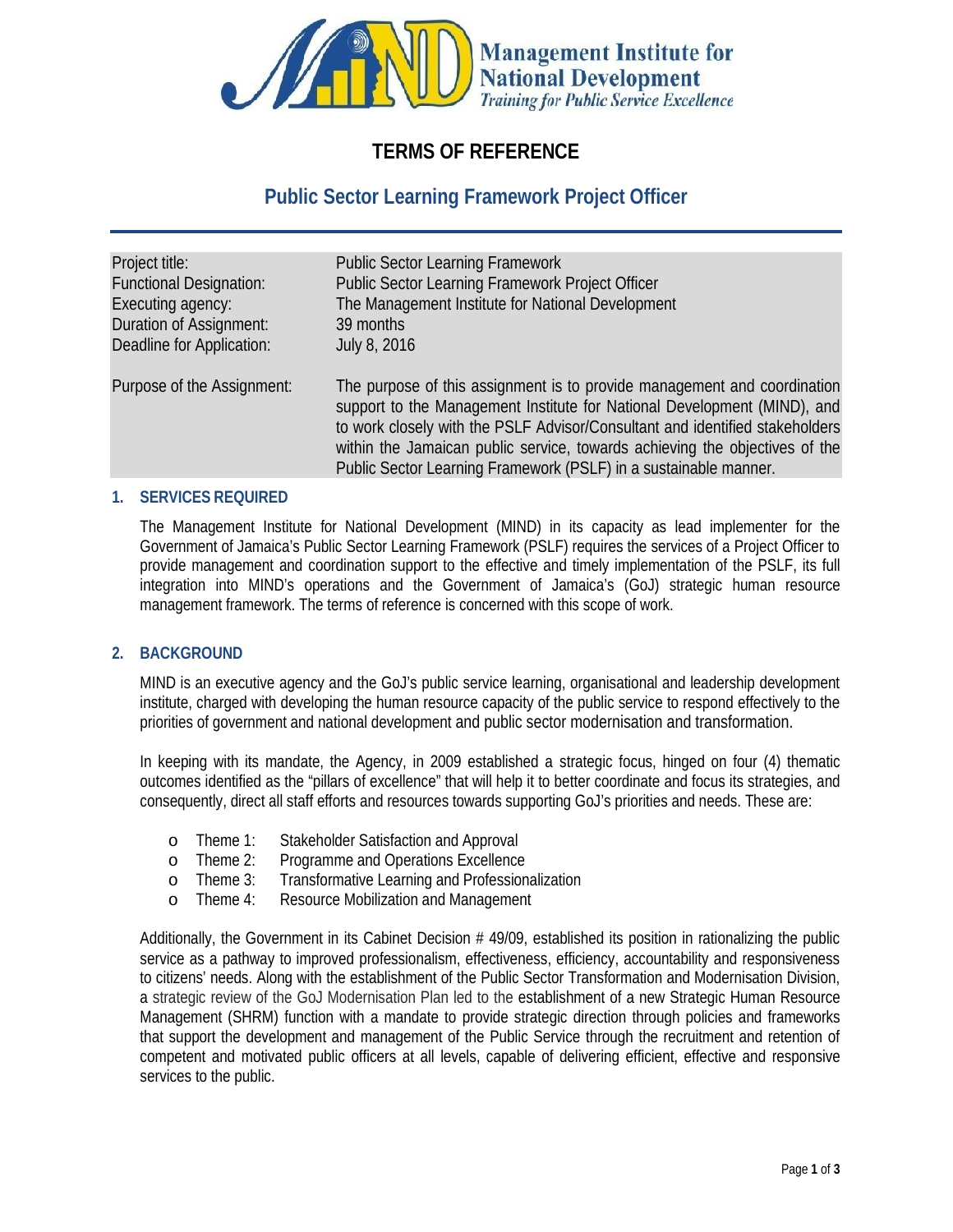It is against this background that a **Public Sector Learning Framework Policy** was established by MIND with the support of key public sector stakeholders<sup>1</sup>, and with the endorsement of the Cabinet Secretary.

The PSLF proposes a more systematic approach to whole-of-government human resource development, and serves as the GoJ's blueprint for building a culture of continuous learning and innovation within the public sector, and provides a coordinated approach to systematically map pathways towards building the required competencies and developing the necessary skill sets that will allow public officers to deliver the best value goods and services.

Along with its overarching objective to provide a coherent policy structure for human resource development within the sector, so as to enable economic development and societal wellbeing through the delivery of efficient citizen services, the PSLF also seeks to:

- 1. Provide a coherent policy for human resource development within the sector.
- 2. Stimulate, guide and promote the development of a public sector that is genuinely committed to lifelong learning.
- 3. Build a culture of innovation among public officers for better business outcomes.
- 4. Enhance the human resource capabilities needed to support the fulfilment of Vision 2030 Jamaica: National Development Plan (NDP).
- 5. Develop a responsive public service able to quickly adjust to the changing needs of government.
- 6. Integrate learning and development across the public sector.
- 7. Provide clarity and coherence to the matrices of learning focus areas across the different job levels in the public sector.
- 8. Provide high quality, relevant and standardized training within the public service.
- 9. Facilitate access, mobility and progression in learning and professional development paths within the sector.
- 10. Develop a source of evaluating or assessing investment in and impact of human resource development within the sector.

The implementation of the PSLF is being led by MIND, supported by a PSLF Working Group, and governed by a PSLF Oversight Committee which is chaired by the Chief Executive Officer (CEO) of MIND. The Agency is supported by a PSLF Consultant/Advisor reporting through to the CEO.

## **3. SCOPE OF WORK**

Under the direct supervision of the PSLF Project Advisor/ Consultant the PSLF Project Officer will provide coordination support to ensure the achievement of the PSLF objectives and delivery of its outputs. Therefore, the PSLF Project Officer will:

- o Liaise and coordinate activities with the relevant departments within the Agency in support of the implementation of the PSLF.
- o Provide administrative support to the PSLF Project Advisor/ Consultant
- o Liaise with key external stakeholders to optimise access and to ensure timely organisation and facilitation of activities relating to the PSLF implementation.
- o Assist with the design, development and dissemination of PSLF outputs.
- o Provide the necessary feedback, through reports and other forms of communiqué, on a timely basis, to the PSLF Consultant/Advisor in order to inform engagements with the CEO and the PSLF Oversight Committee.
- o Monitor PSLF implementation deliverables.
- o Draft any milestone and completion reports as necessary.
- o Provide input for the development of technical reports and other project outputs.

<sup>1</sup> Cabinet Office, Ministry of Finance and Public Service (MoFP), Office of the Services Commissions (OSC), Strategic Human Resource Management Division within the MoFP, Jamaica Civil Service Association, Planning Institute of Jamaica and the Public Sector Modernisation Division and the Public Sector Transformation Unit, which have been recently amalgamated to form the Public Sector Transformation and Modernisation Programme.